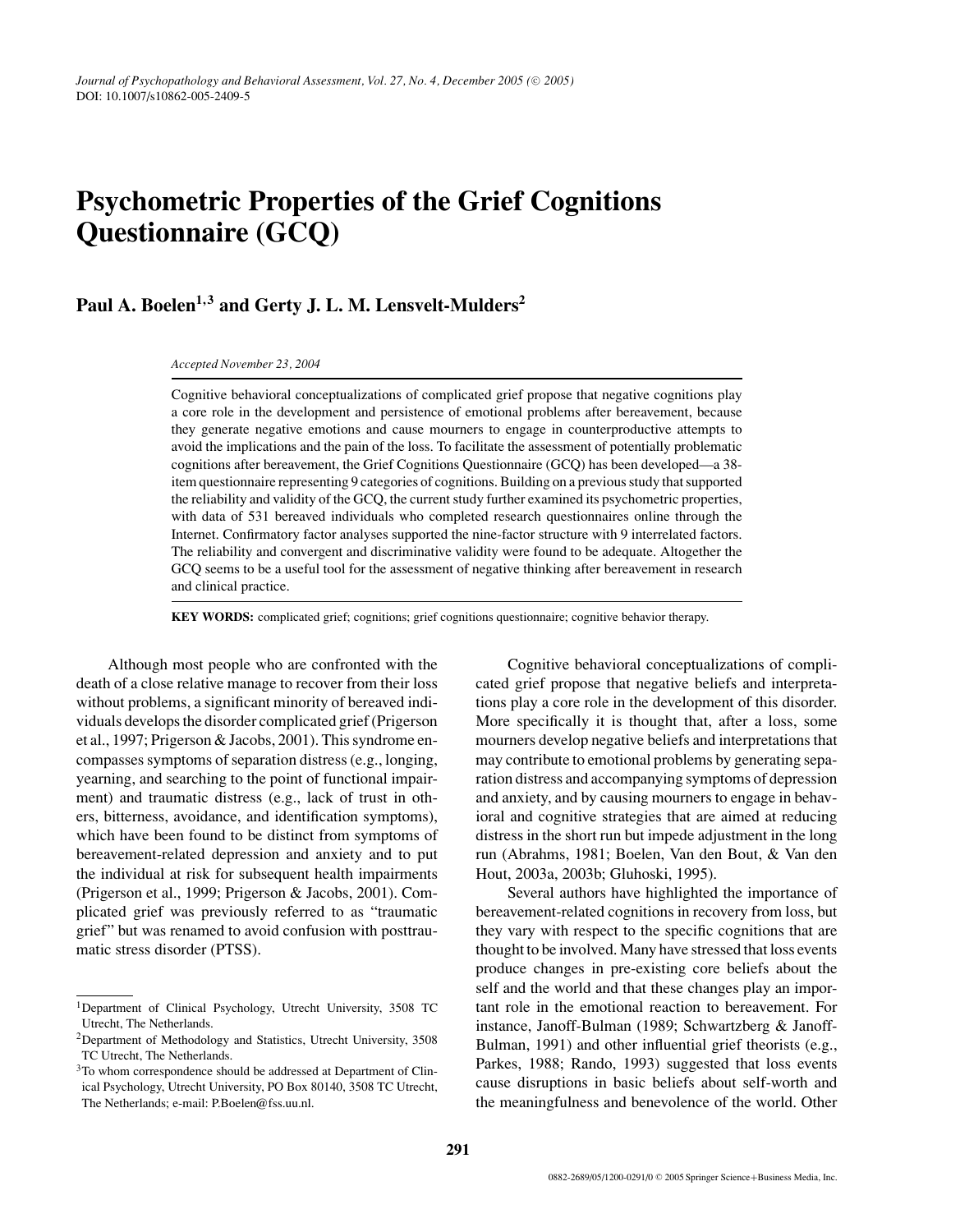authors explicitly made a connection with Beck's cognitive theory of depression (Beck, Rush, Shaw, & Emery, 1979) and proposed that emotional problems after bereavement are, similar to depression, at least partially caused by a particular pattern of dysfunctional thinking involving the inclination to view the self, the world, and the future in a negative fashion. Robinson and Fleming (1992) and Gluhoski (1995), for instance, emphasized the importance of these three types of negative beliefs in the exacerbation and prolongation of mourning.

In addition to these global core beliefs that are assumed to be affected by loss and to render mourners vulnerable to difficulties in recovery, problematic grief has been linked with more specific types of cognitions and interpretations concerning the loss event and its sequelae. For instance, Field and Bonanno (2001) and Fleming and Robinson (2001) emphasized the importance of cognitions reflecting self-blame, over not having prevented the loss or having failed to live up to one's expectations in the relationship with the deceased. Others have stressed the importance of reactions of the social environment and suggested that negative evaluations of the available social support is important (e.g., Doka, 1989; Rando, 1993). Still others have proposed that the inclination to catastrophically misinterpret basically innocuous symptoms of grief as signs of personal incompetence or impending insanity, as well as other types of negative evaluations of grief reactions are key factors in problematic grief (Boelen et al., 2003b; Boelen, Kip, Voorsluijs, & Van den Bout, 2004; Malkinson, 1996). This notion is in line with the broader literature emphasizing the importance of negative interpretations of transient symptoms in many forms of psychopathology.

To increase means to assess potentially problematic cognitions after bereavement the Grief Cognitions Questionnaire (GCQ), assessing different categories of cognitions postulated to be important after a loss, was developed. This was done in the context of a study that explored the role of cognitive variables in recovery from bereavement (Boelen et al., 2003a). Construction of the GCQ was accomplished in three steps. First, on the basis of the aforementioned literature on cognitive variables in bereavement and other literature on grief, nine categories of cognitions were identified that have often been assumed to be associated with emotional problems after bereavement: global negative beliefs about the self, the world, life and the future, negative cognitions about self-blame, negative cognitions about other people's responses after the loss, negative cognitions about the appropriateness of one's grief reactions, cognitions reflecting the importance of cherishing the pain of the loss, and threatening interpretations of one's own reactions to the loss. Second, again

based on literature on cognitive variables in bereavement and on cognitive approaches to PTSD (e.g., Foa, Ehlers, Clark, Tolin, & Orsillo, 1999; Wenninger & Ehlers, 1998) and clinical interviews with patients suffering complicated grief, the first author generated between five and ten items within each of these nine categories. This resulted in a pool of 82 items. Third, all items were reviewed by two male experts on complicated grief and cognitive behavioral therapy who had extensive experience with patients suffering complicated grief. Standard steps outlined in literature on content validity in psychological assessment (e.g., Haynes, Richard, & Kubany, 1995) guided this process. The experts independently rated the clarity of each item as well as the degree to which items were representative and relevant to the cognitive domain they were designed to tap. In a final meeting, the first author and experts used these rates to select the best items and reword items if necessary, striving for a selection of approximately five items within each of the nine categories. This procedure resulted in the GCQ that contains 38 items representing nine categories of potentially problematic bereavement-related cognitions.

In the study the GCQ was originally designed for, it was found that the internal consistency and temporal stability of the instrument were adequate. In addition, total scores on the nine subscales were found to be related to the intensity of complicated grief, depression, and anxiety (Boelen et al., 2003a). These findings are in support of cognitive behavioral conceptualizations of complicated grief, yet also attest to the convergent validity of the GCQ.

Taking into account that assessing potentially problematic cognitions is relevant for theoretical reasons (e.g., to facilitate research on cognitions in grief) and for clinical purposes (e.g., to conceptualize a patient's problems in cognitive behavioral treatment), the present study explored the psychometric properties of the GCQ further, using data of Dutch bereaved individuals who filled in the GCQ and other questionnaires through the Internet as part of an extensive research project on cognitive variables after bereavement. A key aim of the present study was to evaluate the latent structure of the GCQ. Because there were clear ideas about how the items would cluster together, confirmatory factor analysis (CFA) rather than exploratory factor analysis was used to evaluate this latent structure. It was expected that a model with nine correlated factors, representing the aforementioned nine categories of cognitions would fit the data well. Given that the GCQ was not designed solely as a measure of general negative bereavement-related thinking, this model was expected to be more suitable than a one-factor solution in which all 38 items represented one underlying dimension.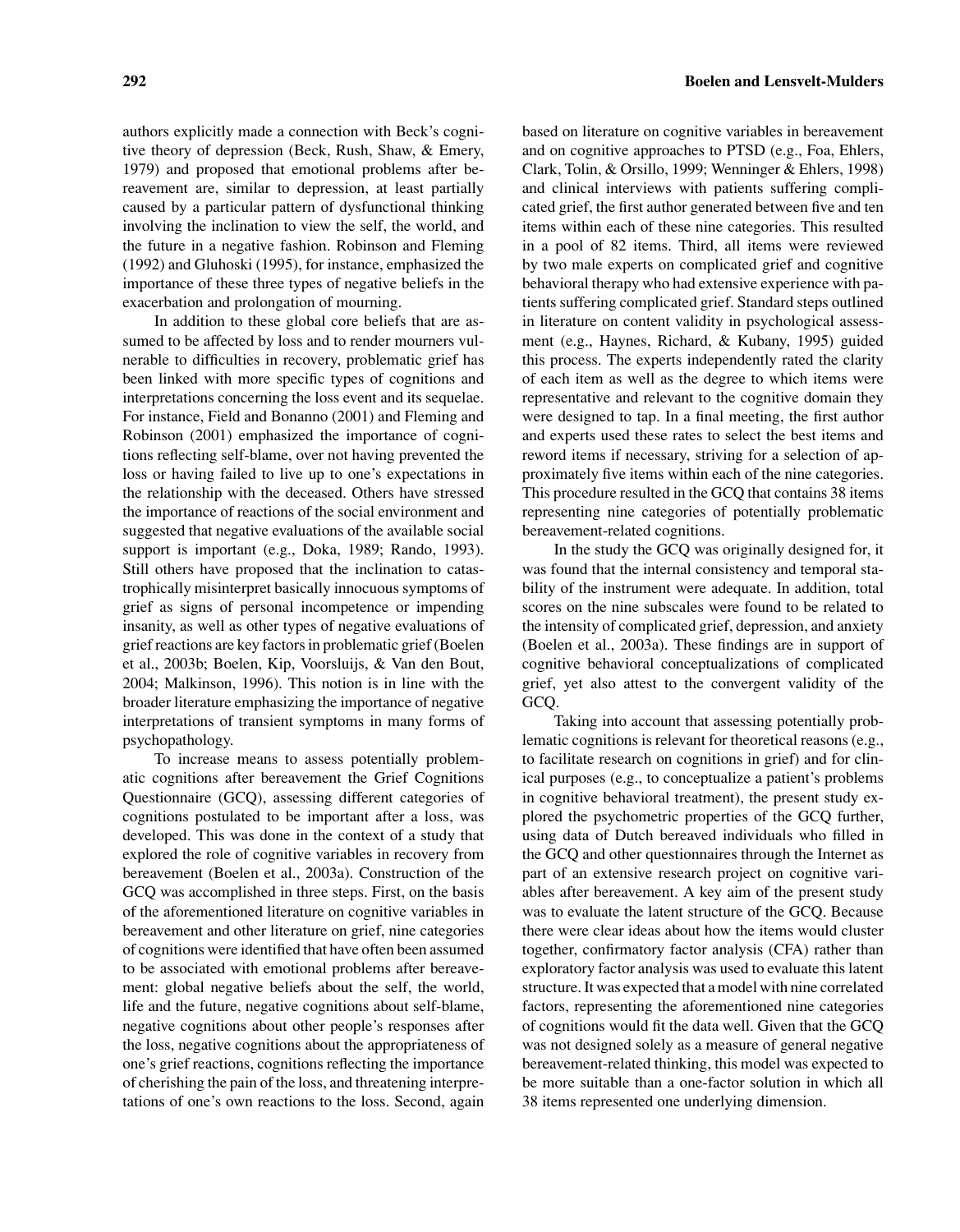The current study also examined the internal stability and temporal stability of the GCQ and tested predictions concerning its convergent and discriminative validity. With respect to the convergent validity, the GCQ was expected to be positively associated with a measure of pessimistic cognitions and inversely related with measures of positive cognitions, since it was constructed as a measure of (bereavement-related) negative thinking. In addition, based on cognitive behavioral conceptualizations of complicated grief, the GCQ was expected to be positively associated with symptoms of complicated grief, depression, and anxiety, as well as with the degree to which bereaved individuals were inclined to engage in rumination and behavioral avoidance of cues associated with their loss. With respect to the discriminative validity it was hypothesized that the GCQ would be able to distinguish individuals suffering from the disorder complicated grief—as defined by Prigerson et al. (1999)—from those who did not.

### **METHOD**

### **Participants and Procedure**

The current study is part of a larger research project on the role of cognitive variables in grief. For this project as a whole, participants have been recruited along different pathways. A first sample was recruited through grief-counselors, therapists, clergy, and other people who came in contact with mourners through their work-related or voluntary activities and who were found willing to hand out questionnaires to persons confronted with loss. Other participants for the project were recruited through an advertisement on a Dutch Internet site that was aimed at providing information about grief and bereavement to the general public. The advertisement explicated the aims of the project in short, and invited visitors of the Web site who had been confronted with a loss themselves to participate by filling in various questionnaires which would take about 30 min. Interested visitors could choose either to fill in a digital version of the questionnaires online, or to have a paper version sent to their home address. People who chose this latter option filled in their name and home address on the screen. This information was sent to the first author with a click on the "send" button. In total, 490 people were sent paper questionnaires and 260 (52%) of them returned these.

Included in the present study were the data of people who filled in questionnaires online.<sup>4</sup> After notifying their

willingness to participate online by clicking a button on the screen, these participants entered a screen with additional information about the research. Questionnaires appeared with another click on a button on the screen. At the end of the questionnaires, it was again noted that the data would be used for research purposes and that these would be treated confidentially. To obtain informed consent, participants were asked to fill in their name and e-mail address if they understood and agreed with this, and then to click the "send" button. They were asked only to send the questionnaires if they had filled them in seriously and agreed that their data would be used in the research.

At the beginning of the questionnaires as well as on the last screen, it was stated that people could contact the first author through e-mail or telephone if they had additional questions about the research. Moreover, they were invited to contact the first author if they felt that the questionnaires were harmful, induced severe distress, or had raised (questions about) a need for professional help. Only approximately 20 people made use of this possibility. Most people telephoned with a need to communicate their feelings and to tell the story of their loss. Others just wanted to express their willingness to participate in additional studies. None of the responses pointed to severe distress and in all instances one or two telephonic conversations were sufficient to meet the needs of these people.

Data participants filled in were gathered and saved in a secured data-matrix. The first author and one technical professional collaborating in the project were the only ones who had access to the data. The questionnaire items and responses were coded (in numbers and letters) to limit the risks of understandable personal information getting in wrong hands. These measures were deemed sufficient to maintain confidentiality, also taking into account that no particular harmful (e.g., stigmatizing or embarrassing) information was being gathered, and because more extensive measures to ensure confidentiality would possibly heighten the threshold for people to participate.

In total, 671 individuals filled in the questionnaires online. The data-matrix was carefully checked for anomalous values, suspicious patterns in the data, and for data from people who had filled in the questionnaires more than once, which was checked by looking at the demographic variables. This resulted in the removal of

<sup>4</sup>The paper questionnaires used with mourners recruited through caretakers and mourners that had questionnaires sent to their homes differed

slightly from the digital version and were used for other studies within the research project. Among other things, the digital version included no open-ended questions whereas the paper questionnaires did and it included some other measurement instruments.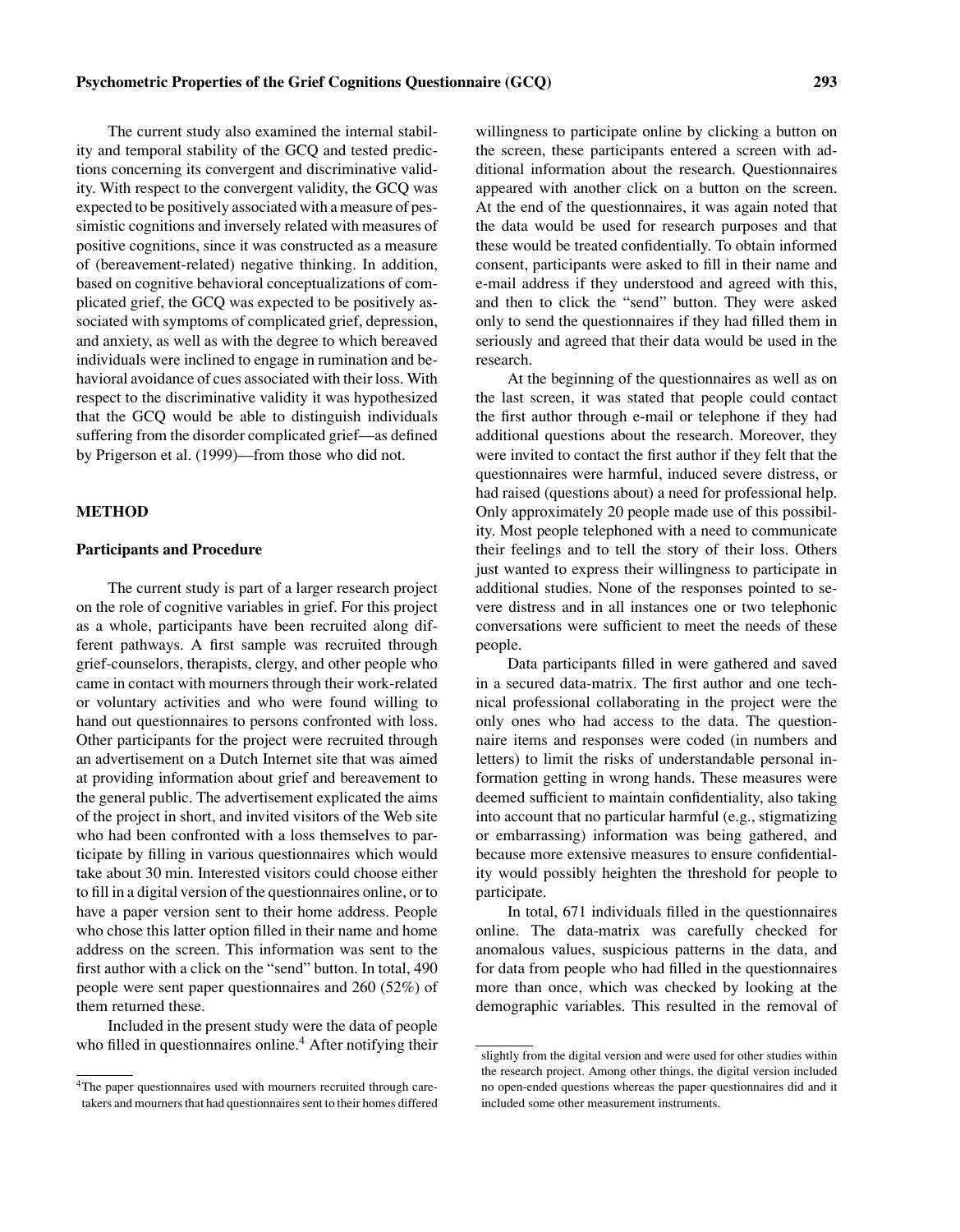**Table I.** Background and Loss Characteristics

| Characteristics                               | Values        |
|-----------------------------------------------|---------------|
| <b>Background characteristics</b>             |               |
| Gender $[N(\%)]$                              |               |
| Men                                           | 81 (15.3)     |
| Women                                         | 450 (84.7)    |
| Age (years) $[M(SD)]$                         | 38.26 (11.60) |
| Education (years) $[M(SD)]$                   | 15.43 (3.08)  |
| Loss characteristics                          |               |
| Deceased $[N(\%)]$                            |               |
| Partner                                       | 163(30.7)     |
| Child                                         | 70 (13.2)     |
| Parent                                        | 198 (37.3)    |
| Sibling                                       | 41 (7.7)      |
| Other                                         | 58 (10.9)     |
| Cause of death $[N(\%)]$                      |               |
| Illness $<$ 1 month                           | 63 (11.9)     |
| Illness $>1$ month                            | 219 (41.2)    |
| Traumatic (accident, suicide, homicide)       | 88 (16.6)     |
| Unexpected medical cause (e.g., heart attack) | 136 (25.6)    |
| Other cause                                   | 25(4.7)       |
| Time from loss in months $[M(SD)]$            | 24.54 (26.91) |

*Note.* Kinship was unknown for one participant.

71 sets of responses. To increase the homogeneity of the current sample, data of participants younger than 18 years of age  $(n = 24)$  and people who had lost a loved one more than 10 years ago  $(n = 45)$  were also removed. Thus, the final sample used in the current study comprised 531 individuals. Demographic characteristics and characteristics of the loss event participants had experienced are displayed in Table I. As can be seen, most participants were female, most had lost a partner or parent, and most had lost their relative due to illness.

Two additional small samples were used to investigate the test-retest reliability of the GCQ. The first retest sample consisted of 13 mourners who were recruited in the context of the aforementioned earlier study on the role of cognitive variables in grief (Boelen et al., 2003a). Their data were not included in that earlier study, because they did not receive professional help after their loss, which was one of the inclusion criteria of that study. They had completed the GCQ twice with a mean retest interval of 4 weeks. Their mean age was 54.1 years  $(SD = 17.6)$ . Eight were women. Six had lost a partner, six a child and one had lost a parent, on average 2.5 years ago. Causes were illness  $(n = 6)$  and traumatic  $(n = 7)$ .

The second retest sample encompassed 11 mourners randomly selected from the total group of mourners who responded to the Internet advertisement with the request to have paper questionnaires sent to their homes (as explained above). They completed the GCQ twice with a mean retest interval of 3 weeks. All were women, with a mean age of 37.6 years  $(SD = 11.6)$ . Five had lost a

partner, three a parent, one a sibling, and two someone else, caused by an illness  $(n = 8)$  or a traumatic cause  $(n = 3)$ , on average approximately 4 years ago.

#### **Measures**

## *Grief Cognitions Questionnaire*

The Grief Cognitions Questionnaire (GCQ) is a 38 item measure of negative, bereavement-related cognitions (Boelen et al., 2003a). Items are divided into nine subscales representing the cognitive concepts described in the introduction. Subscales are named Self (6 items), World (4 items), Life (4 items), Future (4 items), Self-Blame (5 items), Others (3 items), Appropriateness of Grief (4 items), Cherish Grief (3 items), and Threatening Interpretation of Grief (4 items). Respondents rate their level of agreement with each item, on 6-point scales ranging from 0 (*disagree strongly*) to 5 (*agree strongly*). Total scale scores are calculated by summation of the item scores, with higher scores indicating stronger endorsement of the type of negative cognition that is measured by the scale.

#### *Inventory of Traumatic Grief*

The Inventory of Traumatic Grief (ITG; Prigerson & Jacobs, 2001) was used to assess the severity of complicated grief symptoms. It is a 30-item self-report measure tapping each of the symptoms of complicated grief (Prigerson et al., 1999) as well as other potentially problematic responses to loss. Respondents rate the extent to which they experienced each symptom during the last month on 5-point scales ranging from 1 (*never*) to 5 (*always*). The Dutch version used in the present study differs slightly from the original version, in that two items of the original version (items 26, representing feelings of unsafety; and 27, representing lessened sense of control) were combined into one item. In a recent study, psychometric properties of the 29-item Dutch ITG were found to be adequate (Boelen, Van den Bout, De Keijser, & Hoijtink, 2003). Among other things, the measure was found to be able to discriminate well between people who did and did not suffer complicated grief.

# *Symptom Checklist (SCL-90) Subscales Depression and Anxiety*

The 16-item subscale Depression and the 10-item subscale Anxiety of the SCL-90 (Derogatis, 1983) were used to assess symptoms of depression and anxiety. Respondents rate how often they experienced the symptoms represented in the items in the last week on 5-point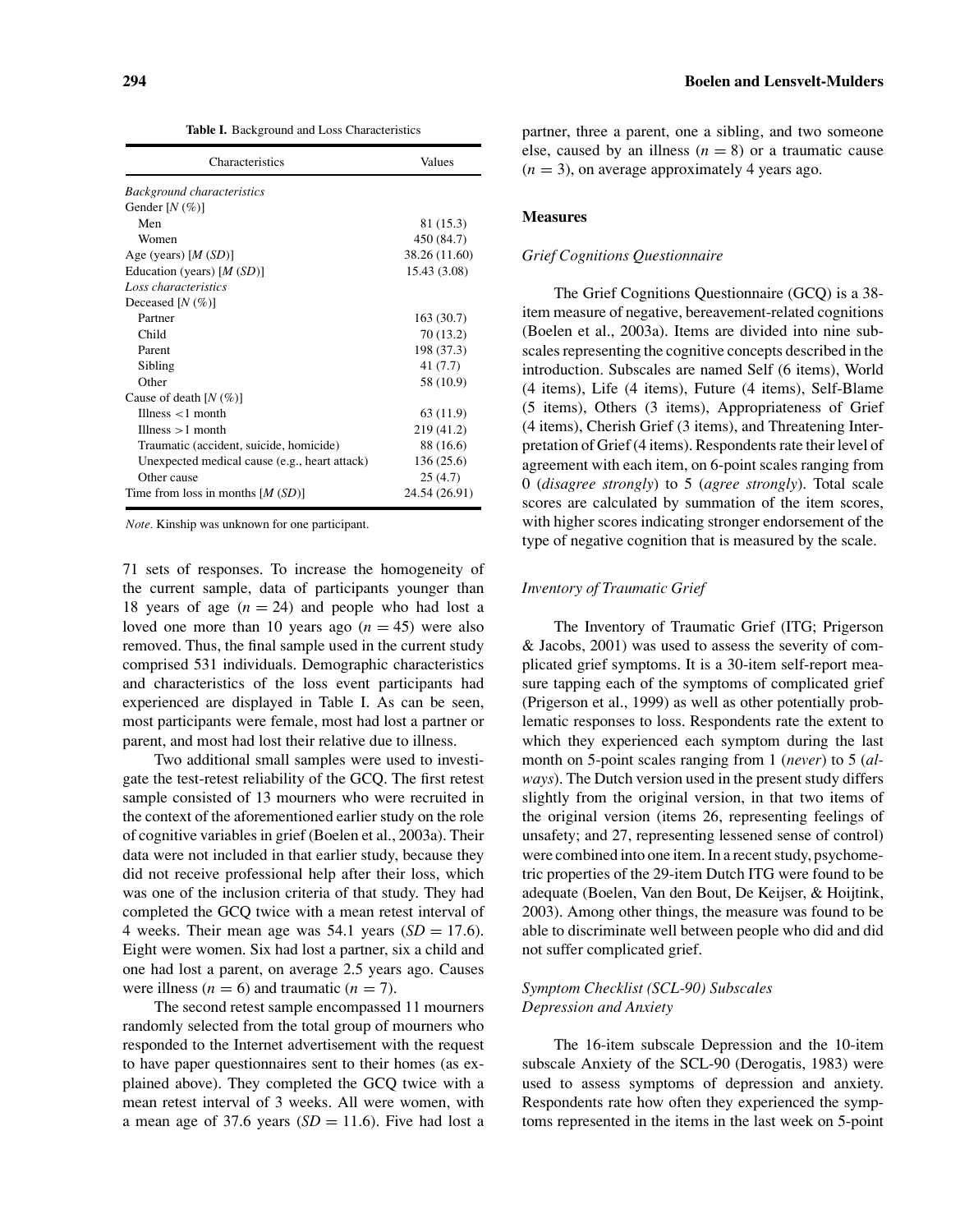scales ranging from 1 (*never*) to 5 (*always*). The psychometric properties of the Dutch SCL-90 have been found to be adequate (Arrindell & Ettema, 2003).

#### *Life Orientation Test*

The Life Orientation Test (LOT; Scheier & Carver, 1985) was used to measure optimistic and pessimistic cognitions. It is a 12-item questionnaire with four items tapping optimistic cognitions, four measuring pessimistic cognitions, and four filler-items. Respondents rate their agreement with each item on 5-point scales ranging from 0 (*strongly disagree*) to 4 (*strongly agree*). In English (Marshall, Wortman, Kusulas, Hervig, & Vickers, 1992) and Dutch studies (Vinck, Wels, Arickx, & Vinck, 1998), the LOT has demonstrated good reliability and validity. Among other things, the optimism and pessimism items have consistently been found to constitute two relatively independent scales.

#### *Automatic Thoughts Questionnaire—Positive*

The Automatic Thoughts Questionnaire—Positive (ATQ-P; Ingram & Wisnicki, 1988) was used to measure the degree of overall positive thinking. It contains 30 positive cognitions. Respondents rate each item on a 5-point scale ranging from 1 (*never*) to 5 (*all the time*), according to how often each thought or a similar thought popped into their minds during the past week. In English (Ingram, Kendall, Siegle, Guarino, & McLaughlin, 1995) and in Dutch studies (Boelen, Van den Bout, & Van der Ploeg, 2002), the questionnaire has demonstrated good reliability and validity.

#### *Behavioral Avoidance Items*

Five items were constructed to assess behavioral avoidance of bereavement cues (e.g., "I avoid places that remind me of the deceased," "I avoid looking at pictures of the deceased"). Participants were asked to rate how often they usually engaged in each avoidance behavior on a scale ranging from 0 (*never*) to 100 (*always*). For every participant a behavioral avoidance score was calculated as the mean of the five items.

# *Rumination Items*

Three items were constructed to assess rumination on aspects of the cause of death (e.g., "I ruminate about the question why he/she died," "I dwell upon how the loss could have been prevented"). Participants rated how often they usually engaged in these ruminations on a scale ranging from 0 (*never*) to 100 (*always*). For every participant a rumination score was calculated as the mean of the three items.

#### **Statistical Analyses**

CFA was conducted using Amos 5.0 (Arbuckle, 2003; Arbuckle & Wothke, 1999). One of the most important underlying assumptions that has to be satisfied when using CFA is that the measured variables have a multivariate normal distribution. Examination of the skewness and kurtosis and other relevant statistics showed that in the current sample GCQ scores were not normally distributed, with the majority of responses clustering around low frequencies of negative bereavementrelated thoughts. Hence, a log-transformation was applied to the GCQ data, which is one of the recommended remedial strategies to deal with nonnormal data (West, Finch, & Curran, 1995). The re-expressed variables were analyzed using maximum likelihood estimation techniques. For all models errors were uncorrelated.

To evaluate goodness of fit, the following indices were examined: (a) the  $\chi^2$  statistic that indicates whether or not the pattern of covariation in the data can be explained by the postulated factor structure (although it is not the most informative index, as it is highly sensitive to sample size, it gives some information when comparing models, with lower values indicating better fit); (b) the ratio of  $\chi^2$  to degrees of freedom ( $\chi^2/df$ ) which decreases and approaches zero as the fit of the model improves (Hoelter, 1983); (c) the Comparative Fit Index (CFI), (d) the Tucker Lewis Index (TLI), and (e) the Normed Fit Index (NFI) of which values of *>*.90 indicate acceptable model fit (e.g., Bentler, 1990); and (f) the Root Mean Square Error of Approximation (RMSEA) of which values of *<*.08 indicate acceptable fit (Hu & Bentler, 1999).  $\chi^2$  difference ( $\chi^2$ <sub>diff</sub>) tests were used to compare the fit of competing models that were nested. The Akaiki Information Criterion (AIC; Akaiki, 1987) was used to compare the fit of models that were not nested.

Because data of the GCQ were not normally distributed, nonparametric statistics were used in the evaluation of the convergent and discriminative validity when possible (e.g., Spearman correlations, Mann–Whitney *U* tests).

### **RESULTS**

#### **Dimensionality**

Of particular interest was the comparative evaluation of a one-factor model in which all 38 negative cognitions tapped by the GCQ loaded on one general factor of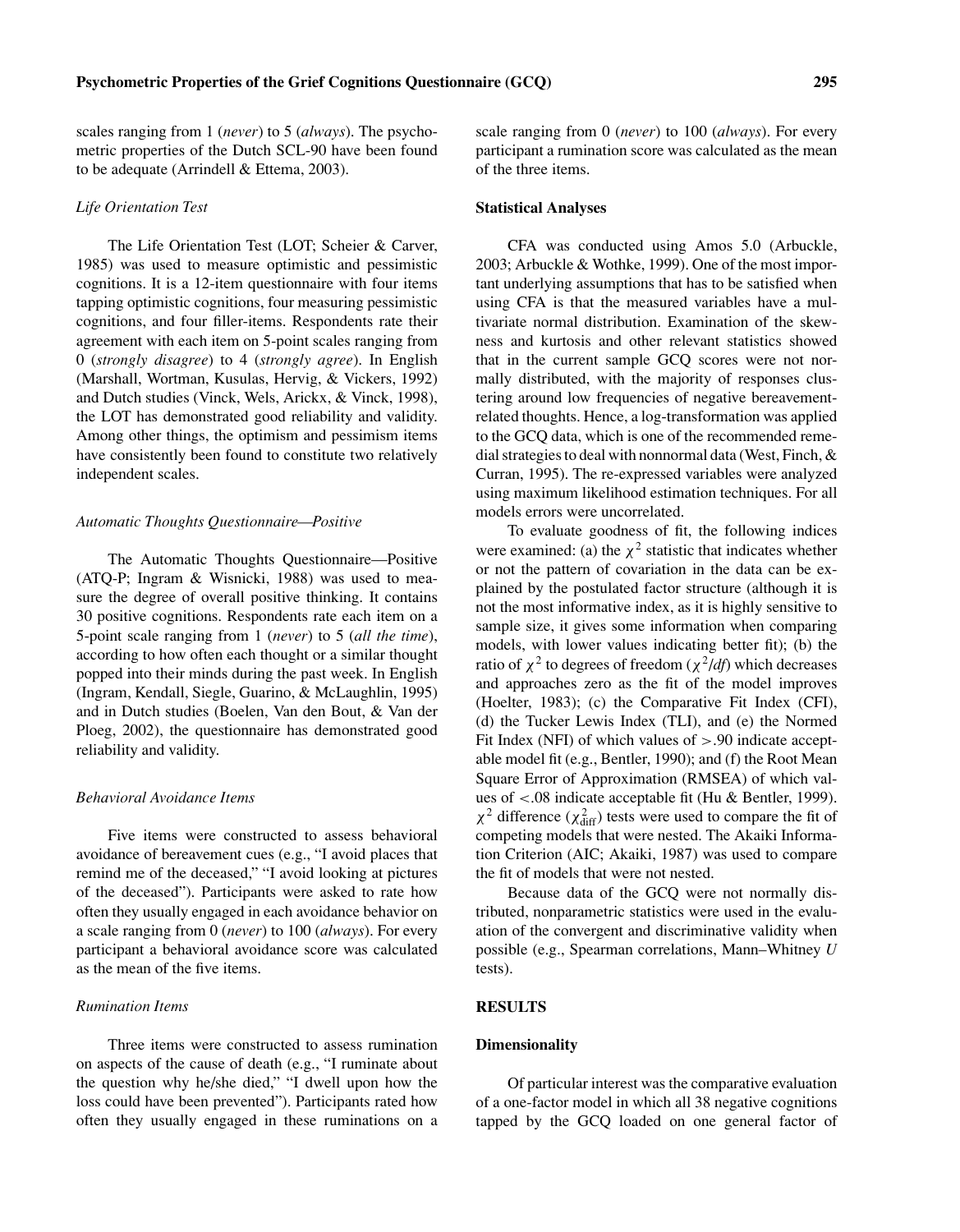| Model                                        |         |     |       |     |     |     | $\chi^2/df$ CFI TLI NFI RMSEA | AIC     |
|----------------------------------------------|---------|-----|-------|-----|-----|-----|-------------------------------|---------|
| 1. One-factor model                          | 7073.08 | 665 | 10.64 | .62 | .60 | .60 | .14                           | 7225.08 |
| 2. Nine-factor model                         | 4348.14 | 665 | 6.54  | .78 | .77 | .75 | .10                           | 4500.14 |
| 3. Nine-factor model with correlated factors | 1839.76 | 629 | 2.92  | 93  | .92 | .90 | .06                           | 2063.76 |
| 4. Second order nine-factor model            | 2050.77 | 656 | 3.13  | 92  | -91 | .88 | .06                           | 2220.77 |

**Table II.** Confirmatory Factor Analyses of the Grief Cognitions Questionnaire: Overall Model Fit

*Note.* CFI: Comparative Fit Index; TLI: Tucker Lewis Index; NFI: Normed Fit Index; RMSEA: Root Mean Square Error of Approximation; AIC: Akaiki Information Criterion.

"bereavement-related negative thinking" and the model forwarded by Boelen et al. (2003a) in which the items loaded on nine factors, representing discrete categories of cognitions. The first order one-factor model was fit to the data first. Although this model served as a baseline model for the evaluation of the proposed nine-factor model, it was considered that theoretically it was possible that all 38 cognitions could be explained by a single homogeneous factor, rather than distinct categories. However, as shown in Table II, this model did not fit the data (e.g., CFI = .62, RMSEA = .14).

As a second step, a single order nine-factor model was tested in which the items were fixed to load on the nine factors that they were originally assumed to represent. We were interested in the extent to which the factors represented independent or interrelated negative thoughts. Therefore, in this second step a nine-factor model with nine orthogonal factors was tested first. Looking, among other things, at the changes in magnitude of the AIC (a smaller value of which indicates better model fit) this second model fit to the data better than the first model did (Table II). However, it was not in accord with acceptable model fit (e.g.,  $CFI = .78$ , RMSEA = .10).

From a theoretical viewpoint, it was conceivable that the nine factors were associated rather than independent. In line with this, modification indices of the nine-factor orthogonal model indicated that correlating the factors would result in a significant improvement of the model. Thus, as a third step, the more constrained nine-factor model with oblique factors was fit to the data. Table II shows that the fit of this model was superior to that of the preceding model. Among other things, the  $\chi^2$  of this third model was significantly lower than that of the second model ( $\chi^2_{\text{diff}} = 2508.38$ ,  $\Delta df = 36$ ,  $p < .001$ ). In fact, fit indices were consistent with acceptable model fit (e.g.,  $CFI = .93$ , RMSEA =  $.06$ ).

Taking into account suggestions of theorists that negative cognitions related to neurotic problems are perhaps best conceptualized hierarchically (Jolly & Kramer, 1994), it was considered relevant to examine whether the nine factors were subsumed by one global second order common factor. Hence, a fourth analysis was conducted in which a second order nine-factor model was fit to the data. This model preserved a degree of differentiation among types of cognitions (similar to models 2 and 3), but concomitantly portrayed bereavement-related negative thinking as a unitary concept (similar to model 1). Table II shows that this model generated fit indices that were nearly equal to those of the oblique nine-factor model examined in step 3. However, a comparison of this fourth model with model 3 indicated that the more constrained oblique nine-factor model explained the data significantly better than the higher order model ( $\chi^2_{\text{diff}} =$ 211.01,  $\Delta df = 27$ ,  $p < .001$ ). In conclusion, the best fitting and interpretable model was the first order ninefactor model with correlated factors.<sup>5</sup> In Table III, standardized item factor loadings and correlations between the factors are displayed. All factor loadings were high, indicating that all items were good indicators of the nine factors.<sup>6</sup>

#### **Reliability**

Cronbach's alphas of the nine GCQ subscales and total scale are shown in Table IV. Cronbach's alpha of the total scale ( $\alpha = 0.96$ ) and the subscales were all high, and did not increase with the deletion of a single item. In line with results of the CFA, which revealed that all

<sup>5</sup>Although the application of a log-transformation to the data is an appropriate way to deal with nonnormal data in CFA (West, Finch, & Curran, 1995) analyses were also conducted applying square root transformation to the data, and the method of bootstrapping (Efron, 2003). Using both methods, no substantial differences in the fit of the models were noted with the oblique nine-factor model consistently having the best fit to the data.

 $6$ Correlations among the factors in the nine-factor solution (Table III) showed that the subscales Self, World, and Life were highly interrelated. Although this suggests that the items of these three subscales are perhaps better conceptualized as representing one rather than three factors (which could be denoted as "global negative thinking") the corresponding alternative model with seven rather than nine correlated factors did not fit the data (e.g.,  $CFI = .87$ , RMSEA = .08).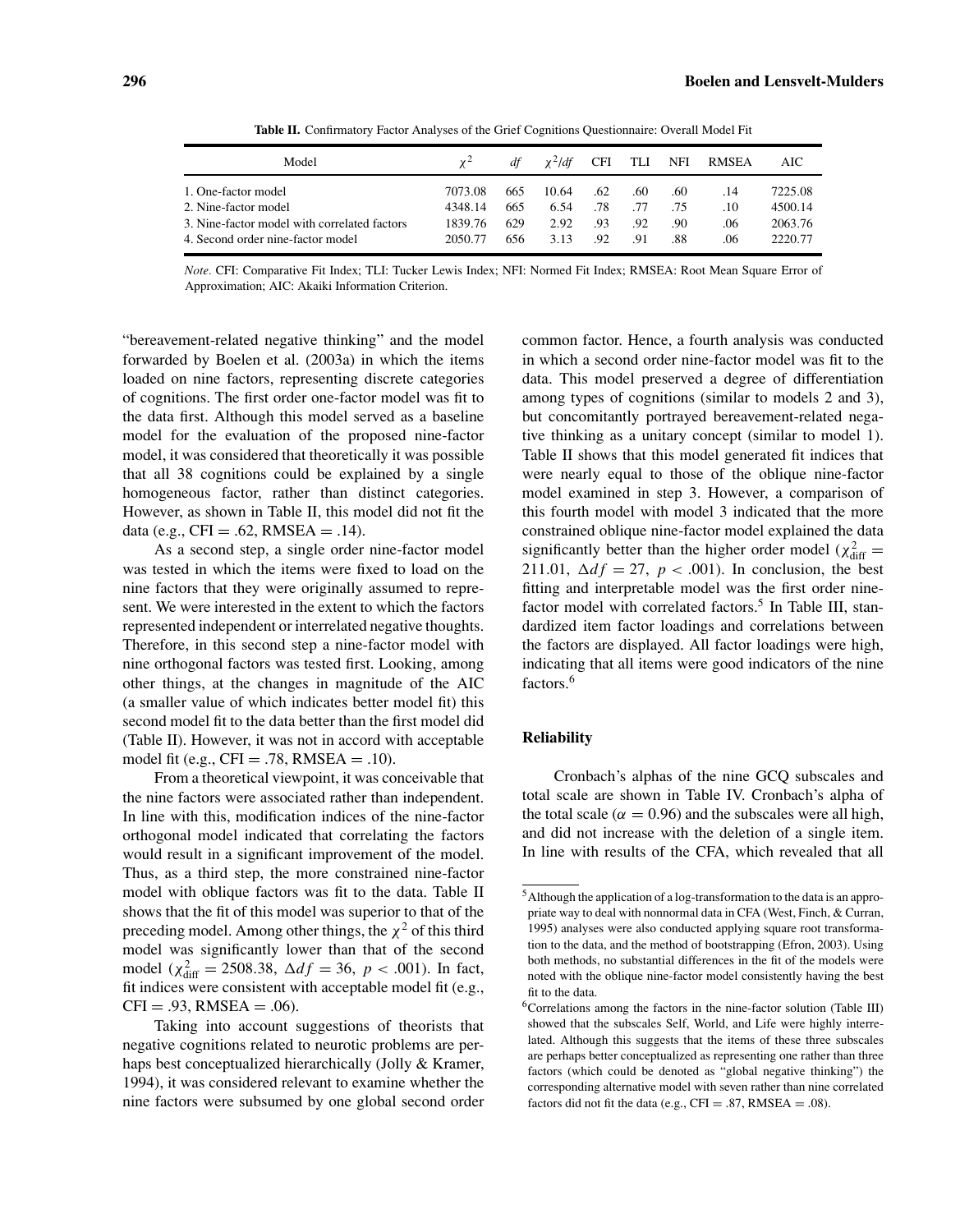# **Psychometric Properties of the Grief Cognitions Questionnaire (GCQ) 297**

| Table III. Factor Loadings of Items of the Grief Cognitions Questionnaire (GCQ) and Correlations Among Factors in the First Order Nine-Factor |  |
|-----------------------------------------------------------------------------------------------------------------------------------------------|--|
| Solution With Correlated Factors (Estimated With the Total Sample, $N = 531$ )                                                                |  |

|                                                                                                       |     |     |     |      | Self World Life Future Self-Blame Others |     | Appropri- Cherish<br>ateness | grief | Threatening<br>interpretation<br>of grief |
|-------------------------------------------------------------------------------------------------------|-----|-----|-----|------|------------------------------------------|-----|------------------------------|-------|-------------------------------------------|
| Since $[-]$ is dead, I think I am worthless.                                                          | .89 |     |     |      |                                          |     |                              |       |                                           |
| I see myself as a weak person since [-] passed away                                                   | .71 |     |     |      |                                          |     |                              |       |                                           |
| I am ashamed of myself, since [-] died.                                                               | .60 |     |     |      |                                          |     |                              |       |                                           |
| Since $[-]$ is dead, I feel less worthy.                                                              | .85 |     |     |      |                                          |     |                              |       |                                           |
| Ever since [-] died, I think negatively about myself.                                                 | .87 |     |     |      |                                          |     |                              |       |                                           |
| Since $[-]$ is dead, I am of no importance to anybody<br>anymore.                                     | .74 |     |     |      |                                          |     |                              |       |                                           |
| Since $[-]$ died, I realise that the world is a bad place.                                            |     | .88 |     |      |                                          |     |                              |       |                                           |
| The death of $[-]$ has made me realise that we live in an<br>awful world.                             |     | .86 |     |      |                                          |     |                              |       |                                           |
| The death of $[-]$ has taught me that the world is unjust.                                            |     | .71 |     |      |                                          |     |                              |       |                                           |
| The death of $[-]$ has taught me that the world is a<br>worthless place.                              |     | .87 |     |      |                                          |     |                              |       |                                           |
| My life has no purpose anymore, since [-] died.                                                       |     |     | .91 |      |                                          |     |                              |       |                                           |
| Life has got nothing to offer me anymore.                                                             |     |     | .85 |      |                                          |     |                              |       |                                           |
| My life is useless since $[-]$ died.                                                                  |     |     | .93 |      |                                          |     |                              |       |                                           |
| My life is meaningless since $[-]$ died.                                                              |     |     | .92 |      |                                          |     |                              |       |                                           |
| I don't expect that I will feel better in the future.                                                 |     |     |     | .75  |                                          |     |                              |       |                                           |
| I don't have confidence in the future.                                                                |     |     |     | 1.00 |                                          |     |                              |       |                                           |
| My wishes for the future will never be fulfilled.                                                     |     |     |     | .83  |                                          |     |                              |       |                                           |
| In the future I will never become really happy anymore.                                               |     |     |     | .85  |                                          |     |                              |       |                                           |
| Since $[-]$ is no longer here, I have a negative view on the<br>future.                               |     |     |     | .86  |                                          |     |                              |       |                                           |
| I am partially responsible for [-]'s death.                                                           |     |     |     |      | .79                                      |     |                              |       |                                           |
| I should have prevented the death of [-].                                                             |     |     |     |      | .84                                      |     |                              |       |                                           |
| I blame myself for not having cared better for [-].                                                   |     |     |     |      | .66                                      |     |                              |       |                                           |
| I will never be able to forgive myself for the things I did<br>wrong in the relationship with $[-]$ . |     |     |     |      | .59                                      |     |                              |       |                                           |
| If I would have done things differently, [-] would still be<br>alive.                                 |     |     |     |      | .82                                      |     |                              |       |                                           |
| The people around me should give me more support.                                                     |     |     |     |      |                                          | .98 |                              |       |                                           |
| Many people have let me down after [-]'s death.                                                       |     |     |     |      |                                          | .69 |                              |       |                                           |
| People around me should show much more interest in me.                                                |     |     |     |      |                                          | .87 |                              |       |                                           |
| My grief reactions are abnormal.<br>I don't mourn the way I should do.                                |     |     |     |      |                                          |     | .91<br>.78                   |       |                                           |
| I do not react to this loss normally.                                                                 |     |     |     |      |                                          |     | .88                          |       |                                           |
| There is something wrong with my feelings.                                                            |     |     |     |      |                                          |     | .79                          |       |                                           |
| I have to mourn otherwise I will forget [-].                                                          |     |     |     |      |                                          |     |                              | .60   |                                           |
| As long as I mourn I maintain the bond with $[-]$ .                                                   |     |     |     |      |                                          |     |                              | .85   |                                           |
| As long as I mourn I do not really have to let $[-]$ go.                                              |     |     |     |      |                                          |     |                              | .84   |                                           |
| If I let go of my emotions, I will go crazy.                                                          |     |     |     |      |                                          |     |                              |       | .85                                       |
| If I would fully realise what the death of $[-]$ means, I<br>would go crazy.                          |     |     |     |      |                                          |     |                              |       | .84                                       |
| If I allow my feelings to come, I will loose control.                                                 |     |     |     |      |                                          |     |                              |       | .86                                       |
| Once I would start crying, I would loose control.                                                     |     |     |     |      |                                          |     |                              |       | .70                                       |
| Correlations between GCQ subscales<br>World                                                           | .74 |     |     |      |                                          |     |                              |       |                                           |
| Life                                                                                                  | .81 | .79 |     |      |                                          |     |                              |       |                                           |
| Future                                                                                                | .71 | .74 | .82 |      |                                          |     |                              |       |                                           |
| Self-Blame                                                                                            | .53 | .51 | .45 | .44  |                                          |     |                              |       |                                           |
| Others                                                                                                | .43 | .36 | .35 | .33  | .19                                      |     |                              |       |                                           |
| Appropriateness of Grief                                                                              | .62 | .48 | .47 | .46  | .38                                      | .38 |                              |       |                                           |
| Cherish Grief                                                                                         | .51 | .49 | .49 | .50  | .49                                      | .28 | .41                          |       |                                           |
| Threatening Interpretation of Grief                                                                   | .68 | .62 | .63 | .60  | .49                                      | .40 | .65                          | .55   |                                           |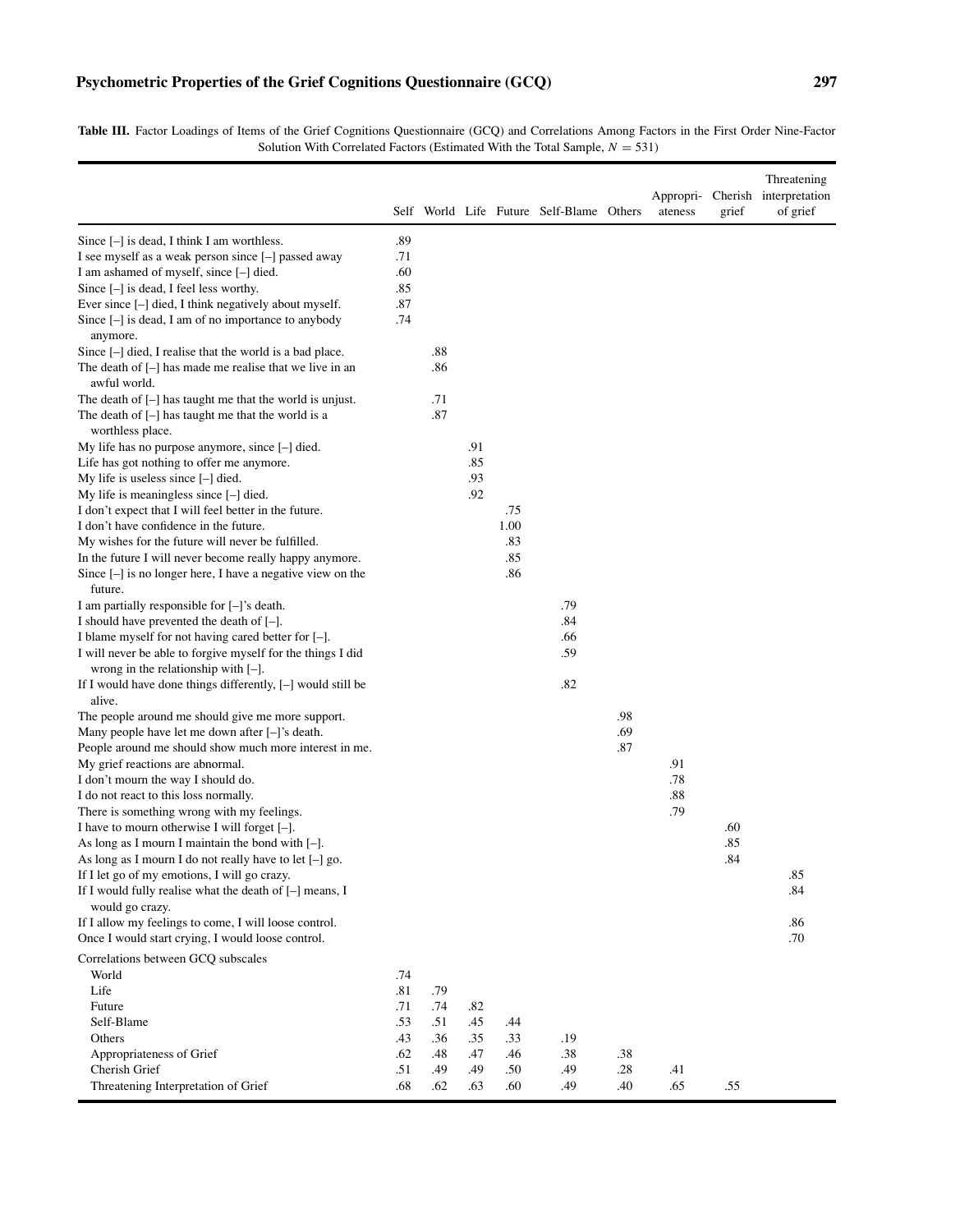|                                        | Number<br>of items | Cronbach's $\alpha$<br>in total<br>sample $(N = 531)$ | Test-retest correlations<br>in the three week<br>interval sample $(N = 11)$ | Test-retest correlations<br>in the four weeks<br>interval sample ( $N = 13$ ) |
|----------------------------------------|--------------------|-------------------------------------------------------|-----------------------------------------------------------------------------|-------------------------------------------------------------------------------|
| GCQ subscale                           |                    |                                                       |                                                                             |                                                                               |
| Self                                   | 6                  | .90                                                   | .83                                                                         | .78                                                                           |
| World                                  | 4                  | .89                                                   | .83                                                                         | .87                                                                           |
|                                        |                    |                                                       |                                                                             |                                                                               |
| Life                                   | 4                  | .95                                                   | .97                                                                         | .95                                                                           |
| Future                                 | 5                  | .92                                                   | .88                                                                         | .78                                                                           |
| Self-Blame                             |                    | .86                                                   | .58 <sup>a</sup>                                                            | .76                                                                           |
| Others                                 | 3                  | .88                                                   | .81                                                                         | .93                                                                           |
| Appropriateness of Grief               | 4                  | .91                                                   | .84                                                                         | .79                                                                           |
| Cherish Grief                          | 3                  | .81                                                   | .82                                                                         | .87                                                                           |
| Threatening Interpretation<br>of Grief | 4                  | .89                                                   | .72 <sup>a</sup>                                                            | .84                                                                           |
| Total scale                            | 38                 | .96                                                   | .94                                                                         | .85                                                                           |

**Table IV.** Reliability Data of the Grief Cognitions Questionnaire

*Note.* All test-retest correlations are significant at  $p < .005$ , unless otherwise specified.

*<sup>a</sup>*Correlation is not significant.

items loaded highly on their respective factors, the itemtotal correlations of each item with the total score of the subscale it was part of were all positive and moderate to high (subscale Self, range 0.56–0.83; World, 0.62–0.82; Life, 0.84–0.91; Future, 0.74–0.82; Self-Blame, 0.60– 0.73; Others, 0.65–0.85; Appropriateness of Grief, 0.73– 0.87; Cherish Grief, 0.55–0.73; Threatening Interpretation of Grief, 0.65–0.81).

Cronbach's alphas of the measures used in the examination of the validity were also high: ITG,  $\alpha = 0.96$ ; SCL Depression subscale,  $\alpha = 0.94$ ; SCL Anxiety subscale,  $\alpha = 0.91$ ; LOT Optimism scale,  $\alpha = 0.82$ ; LOT Pessimism scale,  $\alpha = 0.81$ ; ATQ-P,  $\alpha = 0.95$ ; Behavioral avoidance items,  $\alpha = 0.78$ ; Rumination items,  $\alpha = 0.84$ .

Test-retest correlations (Spearman *ρ*) of the GCQ subscales and total scale, calculated with the two additional samples who filled in the GCQ twice, with mean retest intervals of 3 and 4 weeks respectively, are shown in Table IV. To control for Type I errors a Bonferroni adjustment was used. Thus, for each of the 10 test-retest correlation calculated in both samples, a significance level of 0.005 (0.05/10) was required. Test-retest correlations were all statistically significant with the exception of two: In the 3-week retest interval sample, the test-retest correlations of the subscales Self-Blame and Threatening Interpretation of Grief were not significant ( $\rho = 0.58$ ,  $p = 0.06$  and  $\rho = 0.72$ ,  $p = 0.01$ , respectively).<sup>7</sup>

## **Validity**

First, Spearman correlations between the GCQ and the scores on the other cognitive measures (LOT Optimism scale, LOT Pessimism scale, and ATQ-P) were calculated. These and other correlations pertaining to the convergent validity are shown in Table V.<sup>8</sup>

As expected, the GCQ subscales and total score were positively correlated with the Pessimism scale of the LOT and inversely associated with its Optimism scale and with the ATQ-P. Second, to test the expected associations between the GCQ and post-loss psychopathology, Spearman correlations of the GCQ with the ITG, and SCL-90 subscales Depression and Anxiety were calculated. Table V shows that the GCQ correlated significantly with these symptom measures. To preclude that significant associations with complicated grief were merely attributable to confounds in content between the GCQ and the cognitive items of the ITG, the analyses were rerun after removing seven items of the ITG that represented cognitive grief reactions (e.g., "I feel that life is empty or meaningless without him/her"). Associations of the GCQ with this 22-item ITG ( $\alpha = 0.91$ ) remained significant. Similarly, to control for possible confounds in content between the GCQ and the SCL-90 Depression subscale, correlations were recomputed after removing three cognitive items

<sup>7</sup>There were no reasons to expect that participants that filled in paper questionnaires in both retest samples would respond to the GCQ differently from the 531 mourners that filled in the GCQ online. In accord with this, GCQ scores of the people in the retest samples did not differ from scores of the mourners participating online.

<sup>8</sup>In total, 120 correlations were calculated with respect to the convergent validity (see Table V). To control for alpha-inflation a Bonferroni adjustment was used. Thus, a significant level of  $0.05/120 = 0.0004$ was required for each correlation, resulting in an overall *α* of 0.05 for all convergent validity correlations together. With this adjustment all correlations, with the exception of two, were significant (using twotailed testing).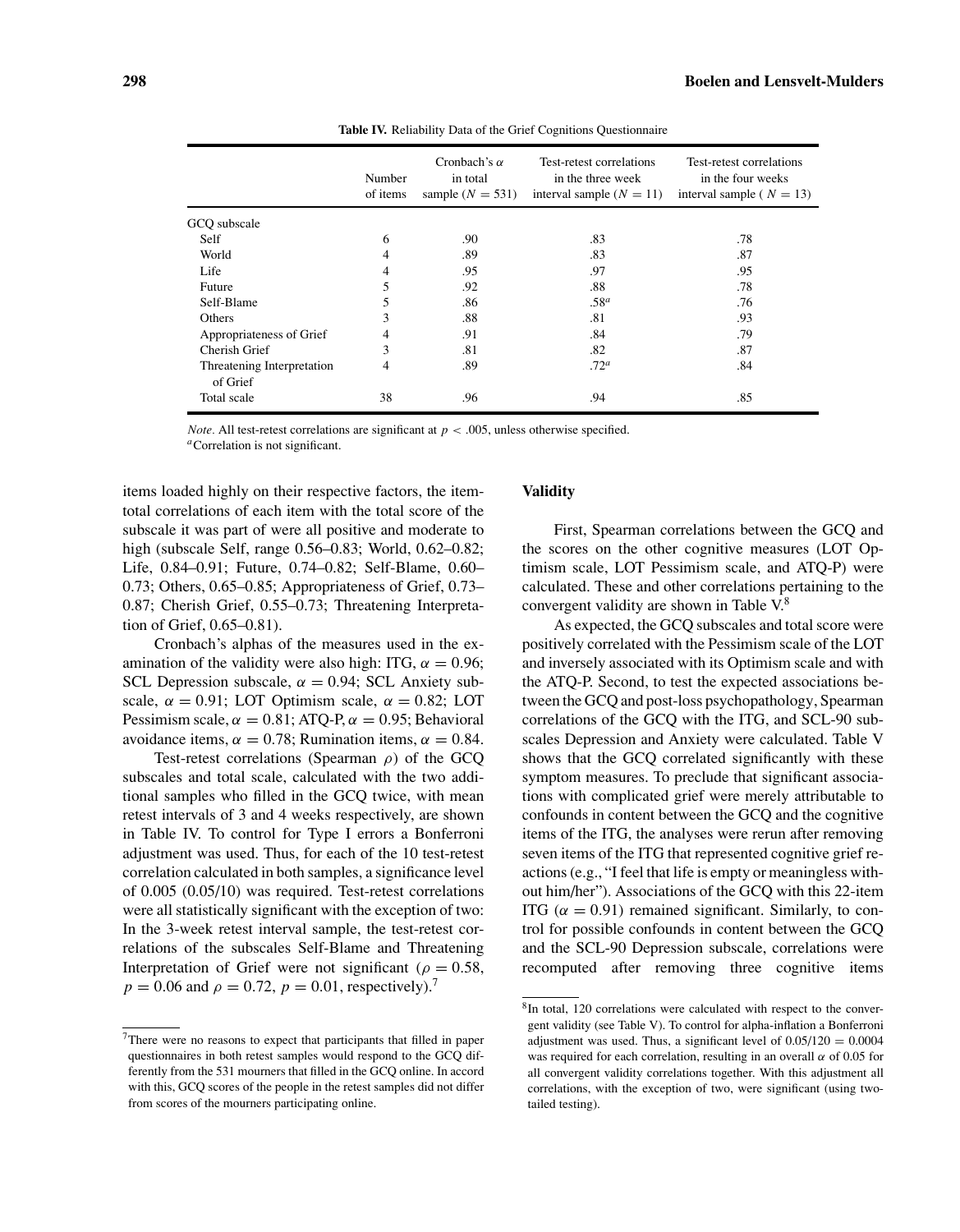As could be expected, the ITG correlated significantly with the SCL Depression subscale  $(r = .79)$  and with the SCL Anxiety subscale  $(r = .66, ps < .0001)$ . Therefore, it was deemed relevant to examine whether the GCQ continued to be associated with complicated grief when the variance complicated grief shared with depression and anxiety was controlled. As can be seen in Table V, all GCQ subscales and its total score remained associated with the ITG when anxiety was partialled out of these correlations. In addition, the GCQ total score and all subscales, except the subscales Others and Appropriateness of Grief, continued to be related with complicated grief when depression was controlled.

A final expectation pertaining to the convergent validity was that the GCQ would be associated with the degree to which participants engaged in rumination and behavioral avoidance of bereavement cues. In line with this expectation, all GCQ subscales and total score were significantly associated with the behavioral avoidance and the rumination scores.

To examine discriminative validity, participants were divided into a group of individuals who scored above 90 on the ITG and thus likely met diagnostic criteria for complicated grief (CG; Prigerson et al., 1999) and a group who scored 90 or below and thus likely not met these criteria. This cutoff score was derived from a recent study in which Receiver Operating Characteristic (ROC) analysis showed that a score of 90 best predicted diagnostic status (Boelen, Van den Bout, De Keijser, et al., 2003). The CG-group comprised 154 and the No CG-group 377 individuals. GCQ scores of both groups were compared using Mann–Whitney *U* tests. Scores in the CG-group were expected to be higher than scores in the No CG-group. Results showed that individuals with CG indeed scored higher on all GCQ subscales and its total score than those without CG: Self,  $z = -13.04$ ; World,  $z = -13.99$ ; Life, *z* = −15.25; Future, *z* = −13.86; Self-Blame, *z* = −8*.*44; Others, *z* = −6*.*35; Appropriateness of Grief, *z* = −8*.*59; Cherish Grief, *z* = −8*.*37; Threatening Interpretation of Grief,  $z = -12.10$ ; Total Score,  $z = -15.30$ (all  $ps < .001$ ).

Groups differed in time from loss, with individuals with CG being less removed from their loss than those without CG ( $M = 21.03$  vs.  $M = 25.97$  months;  $t(328.56) = -2.05$ ;  $p < .05$ ). Groups also differed in educational level. Participants in the CG-group had had less years of education than did participants in the No-CG-

group  $[M = 14.95 \text{ vs. } M = 15.63 \text{ years}, t(527) = -2.30,$  $p < .05$ ]. Groups did not differ on any of the other background and loss characteristics (age and variation in gender, kinship to the deceased, and cause of the loss). Taking into account these differences, group differences on the GCQ were examined further, using analyses of covariance in which these variables were controlled for. Group differences remained significant for all GCQ subscales and its total score. Covariates did not affect group differences for the GCQ subscales and total score, with one exception: Educational level had an effect on the subscale Threatening Interpretation of Grief  $[F(1, 529) = 8.32]$ ,  $p = .004$ . Participants who had fewer years of education were more inclined to interpret their grief reactions in a negative fashion than participants with more years of education.

Discriminant function analysis showed that the nine GCQ subscales classified 87.8% of the participants correctly into those with CG and without CG [Wilks' Lambda = .44,  $\chi^2(9, N = 531) = 425.71$ ,  $p < .001$ . Sensitivity was .84 and specificity was .89.

# **Normative Data**

To facilitate comparisons of future findings with the GCQ with scores of the current sample, means and standard deviations of the GCQ subscale scores (calculated by summation of the item scores) were calculated. These were as follows: Self,  $M = 7.25$  ( $SD = 7.69$ ); World,  $M = 5.85$  (*SD* = 5.84); Life,  $M = 5.35$  (*SD* = 6.11); Future,  $M = 7.72$  (*SD* = 7.13); Self-Blame,  $M = 5.37$  $(SD = 6.40)$ ; Others,  $M = 5.51$  (*SD* = 4.93); Appropriateness of Grief,  $M = 5.01$  ( $SD = 5.67$ ); Cherish Grief,  $M = 3.88$  (*SD* = 4.26); Threatening Interpretation of Grief,  $M = 7.75$  ( $SD = 6.36$ ). The mean of the total scale was  $M = 53.70$  (*SD* = 41.05).

Scores of the current participants compared favorably with the responses of 329 individuals who completed the GCQ in paper-and-pencil format in the earlier study that the measure was originally designed for (Boelen et al., 2003a). The mean total score of this earlier study group was  $M = 50.33$  (*SD* = 37.45) and did not differ significantly from the score of the Internet volunteers  $[t(848) = -1.22, p = .22]$ . In addition, there were no significant differences between both groups on seven of the nine GCQ subscales. The only differences were that Internet completers scored higher on the subscales Appropriateness of Grief  $[M = 5.01, SD = 5.67$  vs. *M* = 3*.*72, *SD* = 4*.*57; *t*(792*,* 76) = −3*.*66*,p <.*001] and Threatening Interpretation of Grief  $[M = 7.75, SD =$ 6.36 vs.  $M = 6.07$ ,  $SD = 5.42$ ;  $t(760, 01) = -4.12$ ,  $p < .001$ ].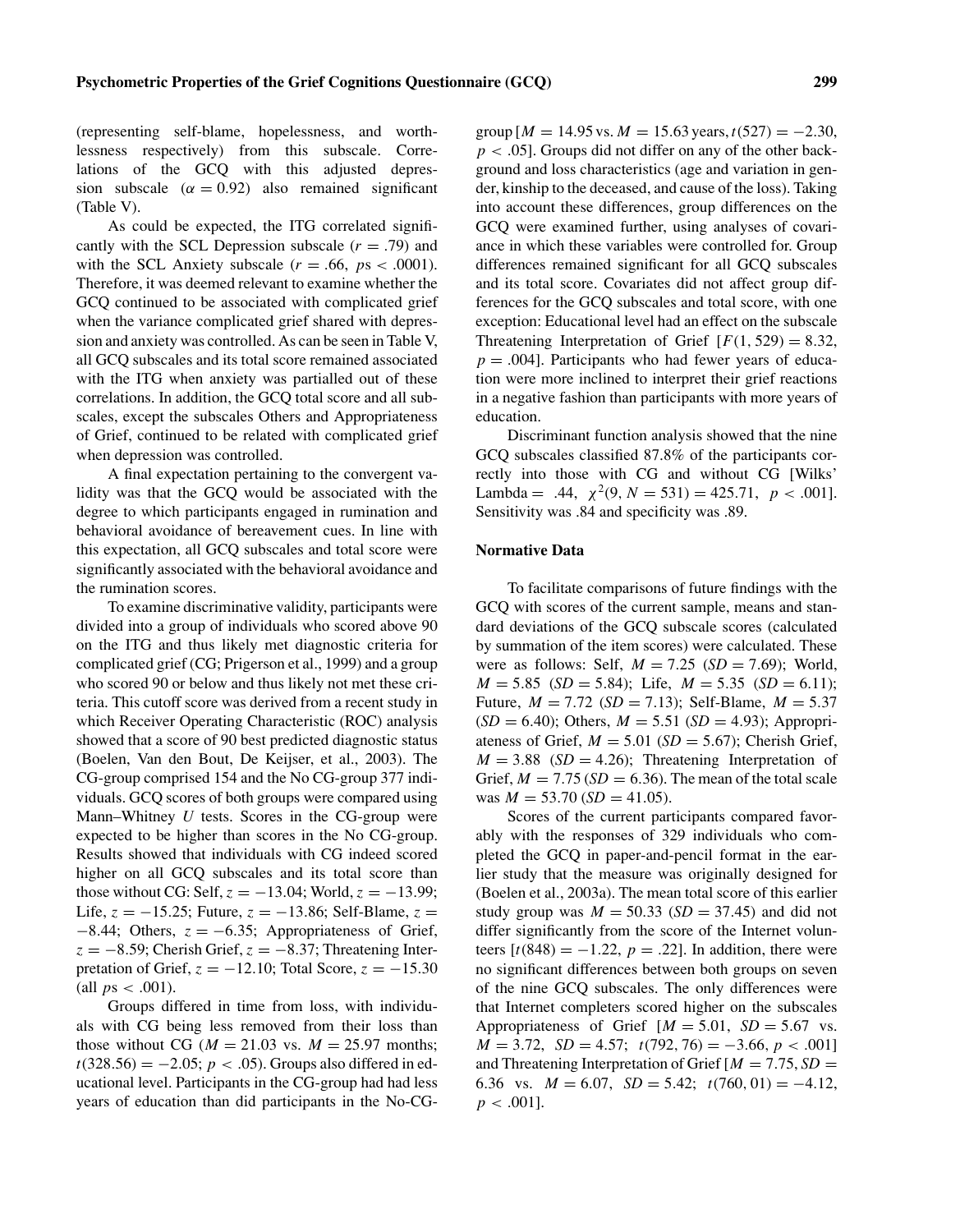|                                                                                                                                                                                                                                                                     |                 |                                      |                |                            |                                          |                               |                            |                   | Table V. Spearman Correlations of the Grief Cognitions Questionnaire (GCQ) With Measures of Cognitions, Symptoms, and Avoidance Strategies (N = 531) |                |                                  |                     |
|---------------------------------------------------------------------------------------------------------------------------------------------------------------------------------------------------------------------------------------------------------------------|-----------------|--------------------------------------|----------------|----------------------------|------------------------------------------|-------------------------------|----------------------------|-------------------|------------------------------------------------------------------------------------------------------------------------------------------------------|----------------|----------------------------------|---------------------|
|                                                                                                                                                                                                                                                                     | LOT-            | pessimism optimism ATC<br><b>DOL</b> | .<br>군         | LLC                        | ITG without<br>cognitions                | ITG controlling<br>depression | ITG controlling<br>anxiety | depression<br>SCL | without cognitions<br>SCL-depression                                                                                                                 | anxiety<br>SCL | avoidance items<br>Behavioral    | Rumination<br>items |
| GCQ-subscale                                                                                                                                                                                                                                                        |                 |                                      |                |                            |                                          |                               |                            |                   |                                                                                                                                                      |                |                                  |                     |
| Self                                                                                                                                                                                                                                                                |                 |                                      |                |                            |                                          |                               |                            |                   |                                                                                                                                                      | $\mathcal{S}$  |                                  | 38                  |
| World                                                                                                                                                                                                                                                               | 52              |                                      | $-54$          | 57.<br>19                  |                                          |                               |                            |                   |                                                                                                                                                      |                | $\ddot{4}$ $\ddot{8}$ $\ddot{8}$ |                     |
| Life                                                                                                                                                                                                                                                                | 49              | $-56$                                | $-61$          |                            | $G \& S \& S \& \exists \& S \& \exists$ | 73.4952                       | <b>ង្</b> ភូ ដូ ងូ ងូ ងូ ១ | 5.658494          | ತಿ ತ ಸ                                                                                                                                               | 9,9,48,59,59   |                                  | 834588              |
| Future                                                                                                                                                                                                                                                              | 58.             | <u>ای</u><br>ا                       | $-0.62$        | $\overline{70}$            |                                          |                               |                            |                   |                                                                                                                                                      |                |                                  |                     |
| Self-Blame                                                                                                                                                                                                                                                          | 35              | $-32$                                | $-35$          |                            |                                          |                               |                            |                   | 6449                                                                                                                                                 |                | 3, 3, 3, 4                       |                     |
| Others                                                                                                                                                                                                                                                              | 33              | $-30$                                |                | 4.38                       |                                          | .06 <sup>a</sup>              |                            |                   |                                                                                                                                                      |                |                                  |                     |
| Appropriateness                                                                                                                                                                                                                                                     | 42              | $-33$                                | $-44$          | 49                         |                                          | $\Omega^a$                    |                            |                   |                                                                                                                                                      |                |                                  |                     |
| of Grief                                                                                                                                                                                                                                                            |                 |                                      |                |                            |                                          |                               |                            |                   |                                                                                                                                                      |                |                                  |                     |
| Cherish Grief                                                                                                                                                                                                                                                       | $\overline{31}$ | $-30$                                | $-32$<br>$-48$ | 47                         | $rac{46}{67}$                            | $25$<br>$32$                  | 36                         | 4.66              | $\frac{1}{4}$                                                                                                                                        | $\ddot{34}$    | 25                               | $\frac{37}{50}$     |
| Threatening                                                                                                                                                                                                                                                         | 47              | $-46$                                |                | 68                         |                                          |                               | $\frac{4}{6}$              |                   | 65                                                                                                                                                   | $\mathcal{S}$  | 46                               |                     |
| Interpretation<br>of Grief                                                                                                                                                                                                                                          |                 |                                      |                |                            |                                          |                               |                            |                   |                                                                                                                                                      |                |                                  |                     |
| GCQ total                                                                                                                                                                                                                                                           | 8               | $-58$                                | $-.64$         | $\overline{\phantom{0}80}$ | .76                                      | $\ddot{4}$                    | $\ddot{\mathrm{S}}$        | 80                | .78                                                                                                                                                  | .67            | $\ddot{ }$                       | 55                  |
| Note. LOT: Life Orientation Test; ATQ-P: Automatic Thoughts Questionnaire-Positive; ITG: Inventory of Traumatic Grief; SCL: Symptom Checklist. All correlations are significant at $p < 0.004$ .<br>aCorrelation is not significant.<br>unless otherwise specified. |                 |                                      |                |                            |                                          |                               |                            |                   |                                                                                                                                                      |                |                                  |                     |
|                                                                                                                                                                                                                                                                     |                 |                                      |                |                            |                                          |                               |                            |                   |                                                                                                                                                      |                |                                  |                     |

| II                   |
|----------------------|
|                      |
|                      |
|                      |
|                      |
|                      |
|                      |
|                      |
|                      |
|                      |
|                      |
|                      |
|                      |
|                      |
|                      |
|                      |
| j                    |
|                      |
|                      |
|                      |
|                      |
|                      |
|                      |
|                      |
|                      |
|                      |
|                      |
|                      |
|                      |
| i<br>l               |
|                      |
|                      |
|                      |
|                      |
|                      |
|                      |
|                      |
|                      |
|                      |
|                      |
|                      |
|                      |
|                      |
|                      |
|                      |
|                      |
|                      |
|                      |
|                      |
|                      |
|                      |
| ׇ֚֬֓֡<br>j           |
|                      |
|                      |
|                      |
|                      |
|                      |
|                      |
|                      |
| j                    |
|                      |
|                      |
|                      |
|                      |
|                      |
|                      |
|                      |
|                      |
|                      |
|                      |
|                      |
|                      |
| i                    |
|                      |
| l                    |
|                      |
|                      |
| $\ddot{\phantom{a}}$ |
|                      |
|                      |
|                      |
|                      |
|                      |
| j                    |
|                      |
| Tabl                 |

**300 Boelen and Lensvelt-Mulders**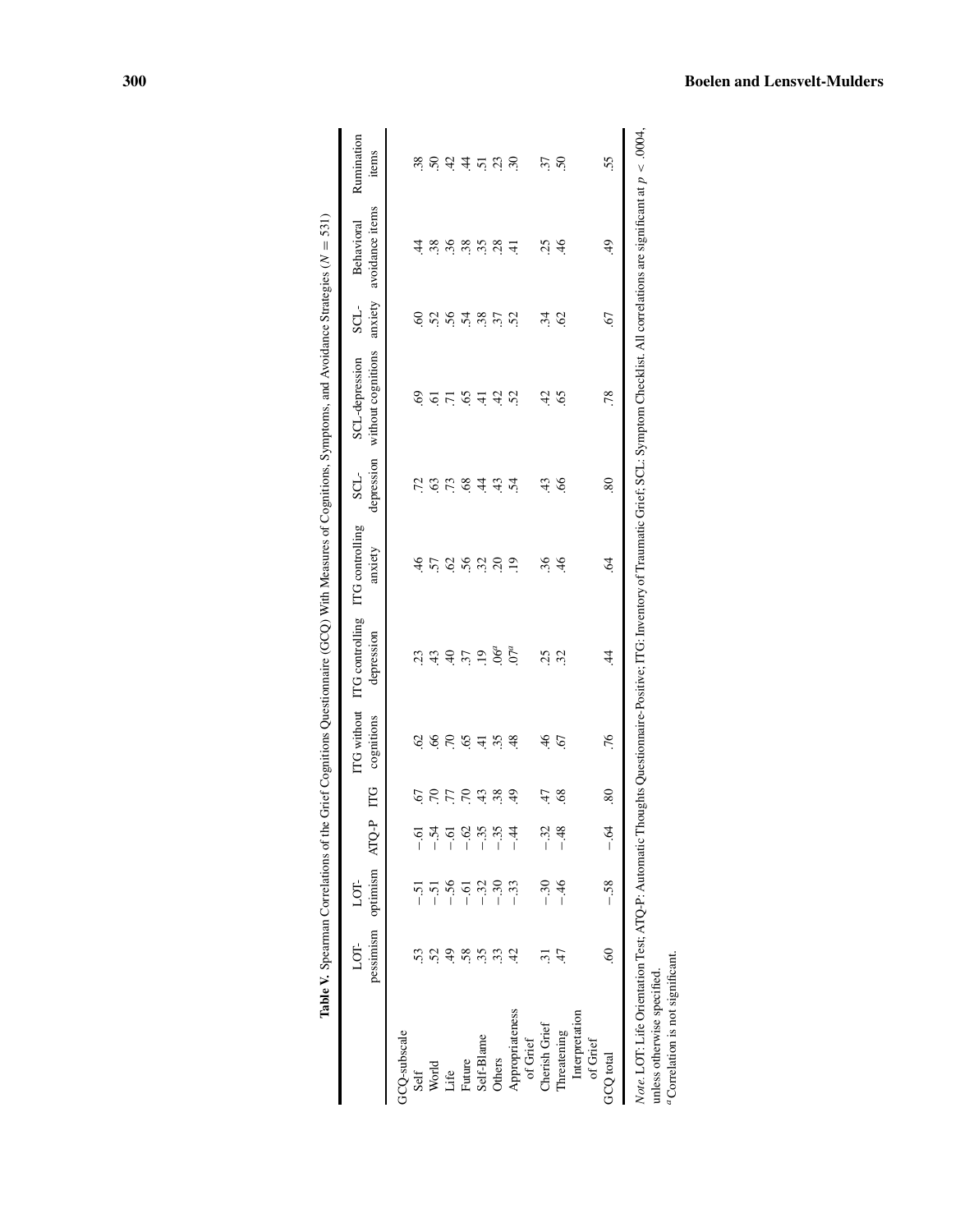# **DISCUSSION**

The present study explored the psychometric properties of the Grief Cognitions Questionnaire (GCQ)—an instrument that was devised as a measure of bereavementrelated negative thoughts that play a role in the development and persistence of post-loss psychopathology. Confirmatory factor analysis showed that the 38 items of the GCQ loaded on nine correlated factors, that represent the nine categories of negative bereavement-related thoughts that the GCQ was originally designed to tap: global negative beliefs about the self, the world, life and the future, negative cognitions about self-blame, other people's responses after the loss, and the appropriateness of one's grief reactions, and cognitions about the importance of cherishing the pain of the loss and threatening interpretations of one's reactions to the loss. Results also showed that, although a second order nine-factor model with one higher order common factor did not provide the *best* fit, it provided a nearly identical fit to the first order oblique nine-factor model. This suggests that the GCQ's total score may be used as an index of overall bereavementrelated negative thinking.

The GCQ subscales and total scale were found to possess adequate internal consistency, although it is important to note that the skewness of the data may have inflated the magnitude of the Cronbach's alphas somewhat. The temporal stability also appeared to be good. Although the subscales Self-Blame and Threatening Interpretation of Grief were found to be unstable in one of both retest samples, these scales were stable in the other retest sample. However, given that both retest samples were small, it would be important for future research to further look into the stability of the cognitive variables tapped by the GCQ.

Different findings supported the convergent validity of the GCQ. The nine subscales and total score were found to be inversely related with measures of positive thinking, and negatively with a measure of pessimistic cognitions. Furthermore, all GCQ subscales predicted the severity of symptoms of complicated grief, depression, and anxiety. Correlations of the GCQ with measures of complicated grief and depression remained significant when cognitive symptoms were removed from these measures. This indicates that associations of the GCQ with complicated grief and depression were not merely attributable to confounds in content between measures.

All GCQ subscales and the total score remained associated with complicated grief when anxiety was controlled. And all but two subscales and the total score remained associated with complicated grief when controlling depression. These findings show that most of the

cognitions represented in the GCQ, with the exception of those reflecting negative ideas about others and the appropriateness of one's grief reactions, have a specific association with complicated grief. Finally, in accord with cognitive behavioral conceptualizations of complicated grief, the GCQ was found to be significantly associated with the tendency of participants to avoid reminders of the loss and to ruminate about the events leading up to the death. It is noteworthy that the GCQ subscale Threatening Interpretation of Grief was among the subscales with the highest associations with both avoidance strategies. This concords with a notion that is central to current cognitive behavioral conceptualizations of complicated grief, that catastrophic misinterpretations of basically innocuous grief reactions are likely to contribute to the inclination of mourners to engage in counterproductive attempts to control and experientially avoid grief symptoms (cf. Boelen et al., 2003a, 2003b, 2004).

In support of the discriminative validity the GCQ discriminated well between bereaved individuals with and without complicated grief, even when educational level and time from loss were controlled. However, the division of participants was based on a cutoff score for a diagnosis of complicated grief that should be considered provisional rather than definite (Boelen, Van den Bout, De Keijser, et al., 2003). Therefore, it would be relevant for future studies to further investigate the ability of the GCQ to distinguish between individuals with and without complicated grief, using interview-based assessment to divide individuals accordingly.

A more general limitation of the current study is that all participants were recruited through the Internet and filled in questionnaires online. Therefore, as a potential threat to the reliability of the current findings, it cannot be precluded with certainty that there were participants who faked their scores or filled in questionnaires repeatedly, using different names and e-mail addresses. However, it can be argued that this has not seriously threatened the results, taking into account that there were no ways to benefit from intentional faking or repeated participation (e.g., participation was not rewarded), that the magnitude of the current sample likely compensated potential errors caused by unreliable responses, and, most importantly, data that were deemed unreliable were removed.

Another point of caution concerns the generalizability of the current findings. Because all participants were recruited through the Internet, and Internet users and nonusers still differ on demographic and psychological dimensions (Kraut et al., 2004) generalization of the current findings to the general population of bereaved individuals should be done with some caution. For instance, the educational level of the present participants is likely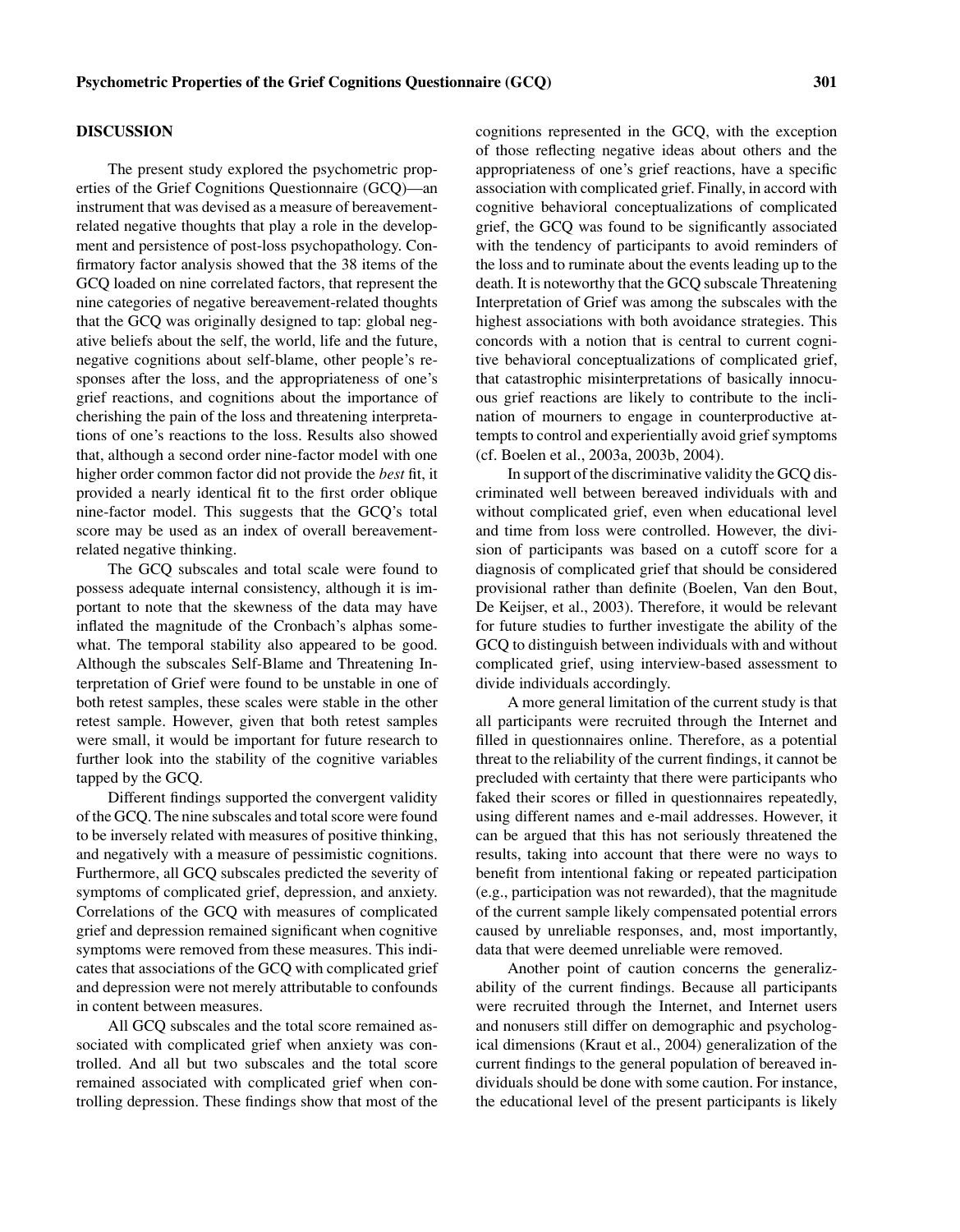higher than that of the general population of bereaved individuals, which limits the generalizability of the current findings.

In a related vein, there are potential problems related to the fact that all participants were self-selected. On the one hand it may be that people with more severe grief problems were overrepresented, because they considered the study as more important and were thus more willing to cooperate. On the other hand, it may be that the more distressed mourners were underrepresented because for them participating was too much emotionally confronting. However, in both instances there would be a restriction of range in grief severity, which would have resulted in an underestimation of the correlations between the GCQ and symptom measures and therefore would not invalidate the relations that were observed (cf. Edwards, 1976). Moreover, many of the results found with the current Internet sample compare favorably with findings of an earlier study among 329 mourners who had sought help in the aftermath of their loss and completed the GCQ in paper-and-pencil format (Boelen et al., 2003a). That is, the internal consistency, test-retest reliability, and associations of the GCQ with complicated grief, depression, and anxiety found in the current study are all in line with these earlier results. This pleads in favor of the generalizability of the present findings.

Yet still it is deemed relevant for future studies to further look into the reliability and validity of the GCQ using other samples, in order to gain insight into the applicability of the findings to other groups of bereaved individuals. In the current study in which participants were self-selected women were clearly much more willing to participate than men. This likely reflects the fact that, generally, women are more expressive of their emotions after loss than men (cf. Stroebe, Stroebe, & Schut, 2001). As the overrepresentation of women limits the generalization of the current findings to male mourners, it would be relevant for future studies on the GCQ to strive for recruitment of relatively equal numbers of men and women. Future studies could also address possible gender bias in the content of the GCQ. As the experts involved in its construction were all men, it might be that cognitions that are typical of male mourners dominate the scale. If so, these item characteristics might well artificially inflate the scores of male respondents. Method based in item response theory, in particular methods to detect "differential item functioning," would be useful in the examination of this issue.

Notwithstanding that further investigation of the GCQ is warranted, results of the present study indicate that the GCQ is a promising tool for the assessment of potentially problematic cognitions after bereavement. As such, it may be used in studies on the role of cognitive variables in emotional problems after bereavement. Moreover, in clinical practice the GCQ may be useful for the identification of negative cognitions that are important targets of the cognitive behavioral treatment of these problems.

# **REFERENCES**

- Abrahms, J. L. (1981). Depression versus normal grief following the death of a significant other. In G. Emery, S. D. Hollon, & R. C. Bedrosian (Eds.), *New directions in cognitive therapy* (pp. 255– 270). New York: Guilford Press.
- Akaiki, H. (1987). Factor analysis and AIC. *Psychometrika*, *52,* 317– 332.
- Arbuckle, J. L. (2003). *Amos 5.0 update to the Amos user's guide*. Chicago: Smallwaters Corporation.
- Arbuckle, J. L., & Wothke, W. W. (1999). *Amos 4.0 user's guide*. Chicago: SmallWaters.
- Arrindell, W. A., & Ettema, J. (2003). *Symptom Checklist. Handleiding bij een multidimensionele psychopathologie-indicator*. [Symptom Checklist. Manual for a multidimensional indicator of psychopathology.] Lisse: Swets & Zeitlinger.
- Beck, A. T., Rush, A. J., Shaw, B. F., & Emery, G. (1979). *Cognitive therapy of depression*. New York: Guilford Press.
- Bentler, P. M. (1990). Comparative fit indexes in structural models. *Psychological Bulletin*, *107,* 238–246.
- Boelen, P. A., Kip, J. J., Voorsluijs, J. J., & Van den Bout, J. (2004). Irrational beliefs and basic assumptions in bereaved university students: A comparison study. *Journal of Rational-Emotive and Cognitive-Behavior Therapy*, *22,* 111–129.
- Boelen, P. A., Van den Bout, J., de Keijser, J., & Hoijtink, H. (2003). Reliability and validity of the Dutch version of the Inventory of Traumatic Grief. *Death Studies*, *27,* 227–249.
- Boelen, P. A., Van den Bout, J., & Van den Hout, M. A. (2003a). The role of cognitive variables in psychological functioning after the death of a first degree relative. *Behaviour Research and Therapy*, *41,* 1123–1136.
- Boelen, P. A., Van den Bout, J., & Van den Hout, M. A. (2003b). The role of negative interpretations of grief reactions in emotional problems after bereavement. *Journal of Behavior Therapy and Experimental Psychiatry*, *34,* 225–238.
- Boelen, P. A., Van den Bout, J., & Van der Ploeg, E. (2002). Psychometrische eigenschappen van de Nederlandstalige versie van de Automatic Thoughts Questionnaire-Positive (ATQ-P). [Psychometric properties of the Dutch version of the Automatic Thoughts Questionnaire-Positive (ATQ-P).]. *Gedragstherapie*, *35,* 269– 286.
- Derogatis, L. R. (1983). *SCL-90-R: Administration, scoring, and procedures. Manual II* (2nd ed.). Towson, MD: Clinical Psychometric Research.
- Doka, K. (Ed.). (1989). *Disenfranchised grief: Recognizing hidden sorrow*. Lexington, MA: Lexington.
- Edwards, A. C. (1976). *An introduction to linear regression and correlation*. San Francisco: Freeman.
- Efron, B. (2003). Second thoughts on the bootstrap. *Statistical Science*, *18,* 135–140.
- Field, N. P., & Bonanno, G. A. (2001). The role of blame in adaptation in the first 5 years following the death of a spouse. *American Behavioral Scientist*, *44,* 764–781.
- Fleming, S., & Robinson, P. J. (2001). Grief and cognitive behavior therapy: The reconstruction of meaning. In M. S. Stroebe, R. O. Hansson, W. Stroebe, & H. A. W. Schut (Eds.), *Handbook of bereavement research: consequences, coping, and care* (pp. 647–670). Washington, DC: American Psychological Association Press.